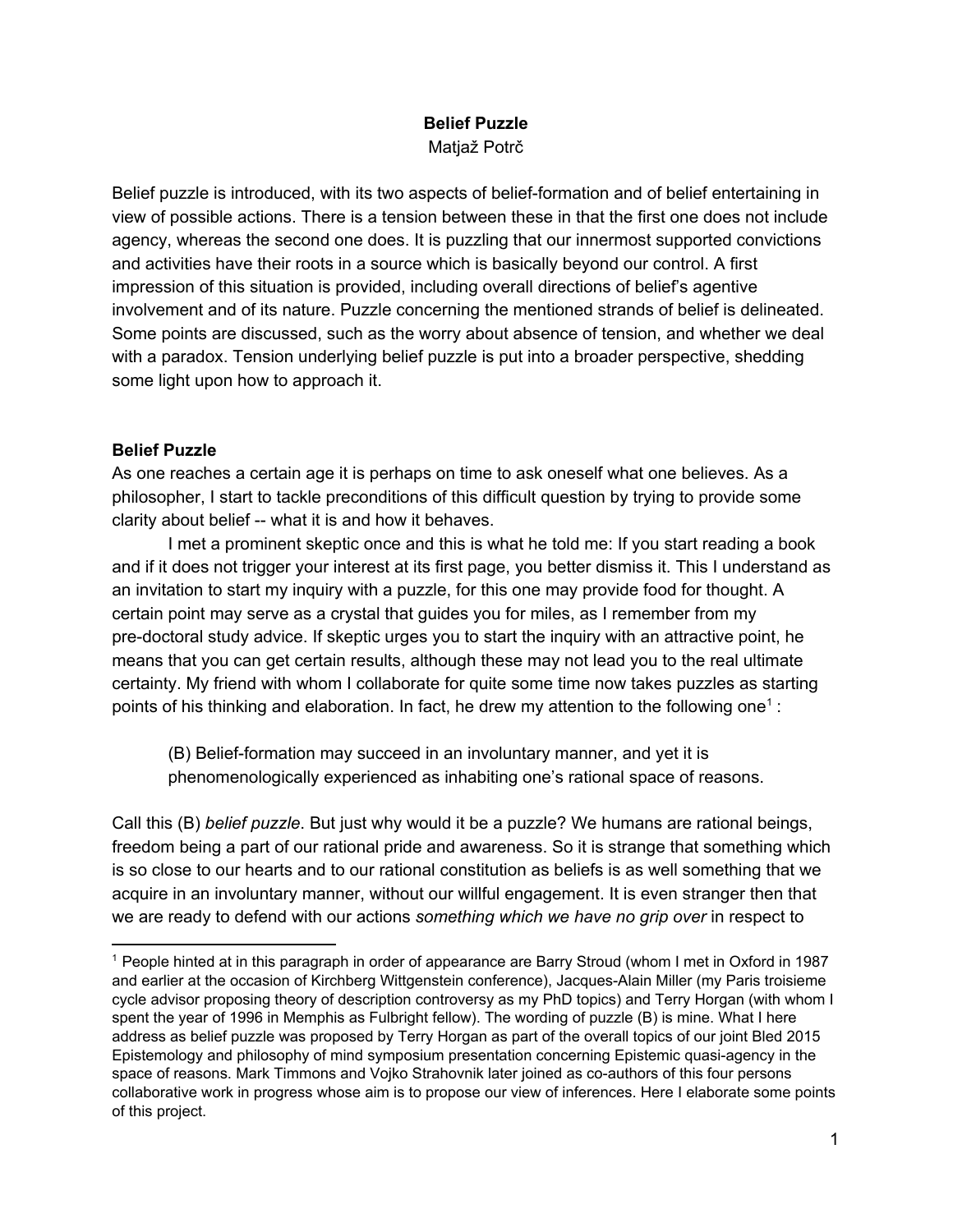how we acquire it, which gets imposed upon us in an alien independent-of-our-will manner. Our actions are something we stand behind for they are based upon *reasons* that we endorse. But beliefs are often imposed upon us without our rational agreement, either through reflexive reactions to the encountered environment, from the side of authority, or from the levelling force of common opinion.<sup>2</sup>

These characteristics of belief-formation and of its motivation providing force are exploited by advertising industry. As I watch movie on my TV set there are advertisements promoting brands of sodawater and of cars. At the moment as I watch them I actually hate these advertisements for they distract the flow of the movie and seem to make no real sense. But later then as I shop in the mall I buy that particular brand of soda-water, and eventually some day I purchase the car advertised on my TV. Yet other advertisements may be financed by some political party. In many cases, this way of belief-formation succeeds quite independently of my willful engagement. And yet, once as beliefs are acquired I treat them as my own beliefs, and I am ready to defend them in discussion and through my actions. Companies are willing to pay a lot in order to form some of our beliefs, and political parties, including totalitarian regimes, are well aware of advertisements' propaganda efficacy. Centers of financial or political power thus know about the importance of their investment in our belief-formation, for the areas of influence in which they have their interest.

Chomsky poses two questions about human beings' *rationality*: How is it possible that we know as much as we do, displaying through this the power of our rationality? And again: How is it possible that we are at the same time so dumb and irrational?<sup>3</sup> The first of these questions he addresses through the *knowledge of language*: we possess an immense structured ability to form grammatically well-formed sentences, which the study of generative grammar tries to elucidate in an empirical manner, through the ever refined hypotheses about this innate linguistic capability. The second question gets its name from Orwell and it targets human readiness to behave in an irrational manner, first of all in political arena. It addresses the problem that despite being perhaps the only rational animals, we are immensely dumb as we get massively manipulated through the skilfully served political propaganda. Whereas our rationality displaying knowledge of language is not related to our beliefs, but rather to our *syntactic* capabilities, the often present irrational behavior of human species in political matters

<sup>&</sup>lt;sup>2</sup> I guess this last one is what Heidegger calls "man", i.e. an impersonal instance to which he opposes qualitative existence. Without reflection we often adopt whatever trends as accepted opinion. Notice as well that we are prone to defend our family and our country, despite that in neither of these cases our wilfull decision lead to our membership; we rather became parts of these on the basis of circumstances that are far away from our voluntary control. A person who does not *believe* in his country or in his family is often excluded and treated as a traitor.

 $3$  Chomsky 1986. Linguistics engagement is relational, dealing with the syntax as an innate dispositional capability; in this sense it approaches thin line of the social and reason-ish engagement. Generative grammarians empirically consult intuitions about correctness of specific linguistic strings, which is a normative enterprise. They do not touch the world-directed relation of semantic referential content. See the next footnote. It may be interesting to compare Chomsky's views concerning rules and representations: do they avoid referential engagement with the non-rational world, where *causal* relations are supposed to result in semantic content involving sense?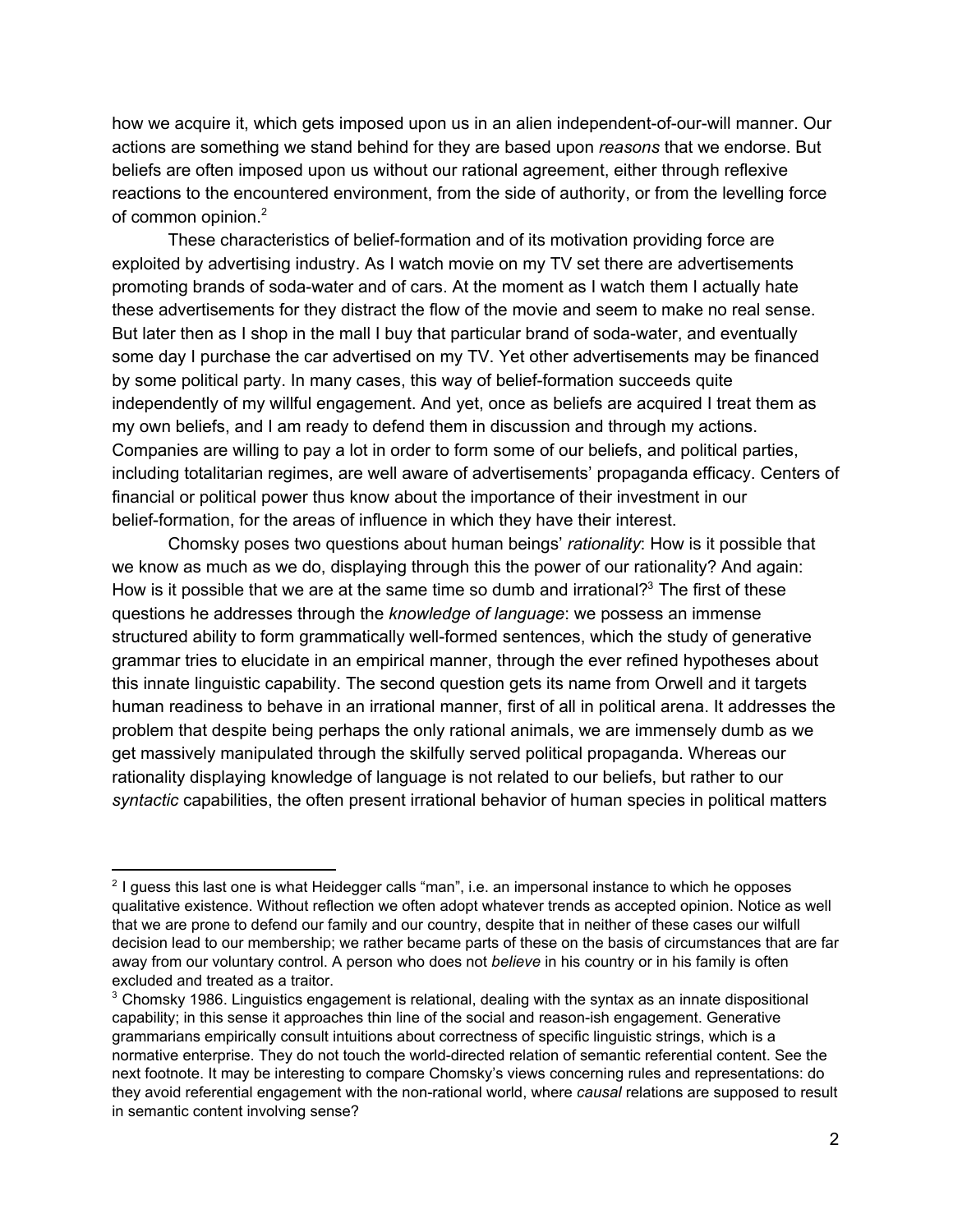directly concerns beliefs and the manner in which they get formed. Tackling puzzle (B) may bring some clarification to this area.<sup>4</sup>

But why is (B) a puzzle? It is curious that something which we take to be the basis of our rationality, of our *beliefs*, is obtained in an *involuntary* manner, which makes us a prey for advertising enterprises of either commercial or political provenience. We certainly feel that we *act rationally* on the basis of our beliefs, of our rational convictions. But factual *beliefs*, all in being part of our rational constituency, inhabiting the *space of reasons*, are actually acquired in a non-rational and even as it happens in an irrational manner, quite removed from our responsible command of the situation. This *involuntary* nature of belief-formation, escaping our rational and willful control however occupies a quite different space as it becomes an accepted basis for our acting and dispositions to act. Now beliefs inhabit our rational space of reasons. The tension between involuntariness of belief-formation which is alien to agency, and between agency supporting formed belief results in a puzzle. Given that beliefs which we entertain provide main support for our actions, and that we mostly aim to act rationally upon their basis -isn't it strange that these beliefs have their roots in causally supported, many times irrational or at least no rationality involving formation processes with dark provenience as measured with one's agentive engagement? Are people really condemned to sometimes or even often use their agency, which in their best faith happens to be grounded in their rational constituency, in what disguises itself as an irrational or at least rationality and agency avoiding formation process?

Belief-formation of factual beliefs may be non-rational, without basically involving higher cognitive processes. It happens with predominant influence from the *space of causes*. Why is this the case? Factual beliefs are guidelines for our actions, and in everyday situations these are often needed without delay, without involvement of a lengthy rumination process. This may be related to reasons of survival, as follow-up of the search for and inclination towards *truth* as beliefformation's ultimate goal. In this respect *truth* seems to be opposed to rationality, for it has its roots in the encounter with the world. Rationality is namely related to action, and action aims to change or improve the world according to our desires -- which may be supported by beliefs. But factual beliefs themselves are not agentive, despite that they may well underlie the direction of our action. The main *goal* of beliefformation is *truth*. One needs to form *true beliefs*, in order to act successfully in one's surroundings. Perceptual beliefs should better be true. As on my forest walk I encounter a fierce bear and form false belief that this is a nice lost doggy needing

<sup>4</sup> Notice that beliefs are semantic, distinct in this from the syntactic mastering of language. Now, semantics brings along with it several puzzles, such as the ones related to reference and meaning. Semantic puzzles may have their roots in the difference between belief-formation and belief-entertainment in view of a possible action. Take the famous semantic puzzle about the actual king of France: referential story targets belief-acquisition (if we kind of stick to our terminology), and it is often provided in causal terms (historical causal link). Belief-entertainment story is concerned with the agentive dimension of usage of that belief-content in communication-intention contexts. Reference is treated here as providing content of the corresponding belief. The causal, historical side of the story refers to the world, whereas the communication-intention side treats the supposed referential content as *reason* to engage in one or in another manner in the intersubjective contextual setting. This by the way shows that *contextualism* is enabled through *reasons*, and certainly not through causes, although these may figure as its preconditions. Given that reference as relation aims at the world, it has to be non-vague. On the other hand, reason-ish involvements of communication-intention are well vague and contextually conditioned.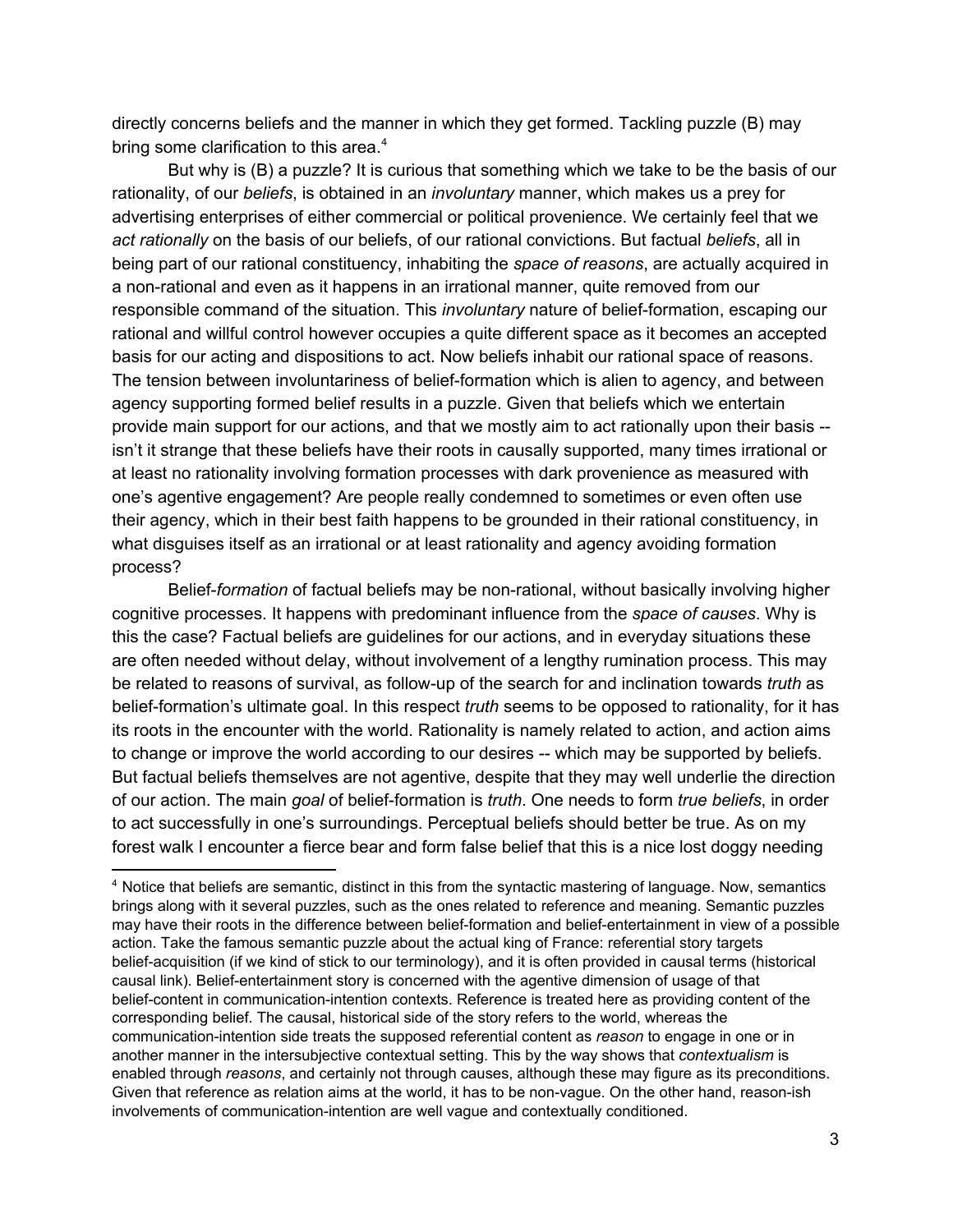my help, I may get in trouble. I also better form true belief that fast cars are driving as I try to cross the road, and not that some friendly fun flower procession is slowly rolling down the street inviting me to join their dancing practices. As just mentioned, true beliefs give me better chances for survival. On the one hand it is obviously rational for me to form true beliefs. But as these beliefs get formed, they should be construed bottom-up, directly leaning upon the reflex-like encounter with the world that hopefully leads to truth. They should not be rationality induced top-down inferential construals mirroring my wishes. The bare truth that comes from the world through my beliefs should better not be influenced by my desires and through my attention and time consuming inferential powers. It is certainly rational for me to act upon the basis of *true* beliefs and not upon my ungrounded projections into the world. Beliefs themselves, if they should be true, need not just be product of our rational capabilities. Rather, they need to be in-formed reflex-like in order to catch the truth about how the world is. This reflexive bottom-up belief-formation with its dark non-rational source on the side of the world (the world as such is not rational, as rationality and vagueness are on the side of language-thought and not on the side of the world that is independent of these) can later on serve as the basis for our rational activities, such as verbally defending our beliefs, and for our action displaying engagements as a further practical defense of our beliefs. The puzzle involving beliefformation displays couples in tension, such as *involuntariness* and inhabiting *rational space of reasons*, and again *reflexively obeying* the feedback of the world on the one hand, and *acting freely and supposedly rationally* on the basis of this *dark encounter with the world* crystallizing in the formed belief. That's the puzzle which merits to be tackled.

One may reply that our beliefs are not involuntary, especially if we wish to defend our sensitivity which should underlie their formation. Many times, as persons with decent sensibility, we do take some effort and even sometimes a considerable effort in forming our beliefs. So as I try to form a belief about the concept of a reason, I should better take a look at the vast literature dealing with reasons, in order to be philosophically informed, and I should discuss the question with my peers. Only then may I responsibly form belief about reasons as a philosopher. It cannot be denied that we often form beliefs after we have accomplished some research and through our willful engagement to clarify belief's content. So a disclaimer is needed, actually steering attention at a matter that was already mentioned. The beliefs that we talk about here are the usual *factual* beliefs, of which perceptual beliefs are a species. These are beliefs that figure in the (B) puzzle. It is important that we act appropriately, as we get informed through them in respect to the direction that they offer about how to react to the environment.

As we specify that beliefs in puzzle (B) are *factual*, they are delimited from their *normative* or *moral* kin. Normative beliefs namely invoke complications in respect to advocates and opponents of moral realism. If I believe that I ought to do A, does this involve the existence of something such as obligation, or does it just express my engagement? In order to avoid this type of questions, we simply restrict our inquiry to factual beliefs, as just said. If I see the cat on the mat, I form the belief that the cat is on the mat. There is a causal relation between myself forming the belief in question and between the cat sitting there that prompted me to form that belief, and to behave appropriately. As I later walk out of the room I should better avoid stepping on that mat.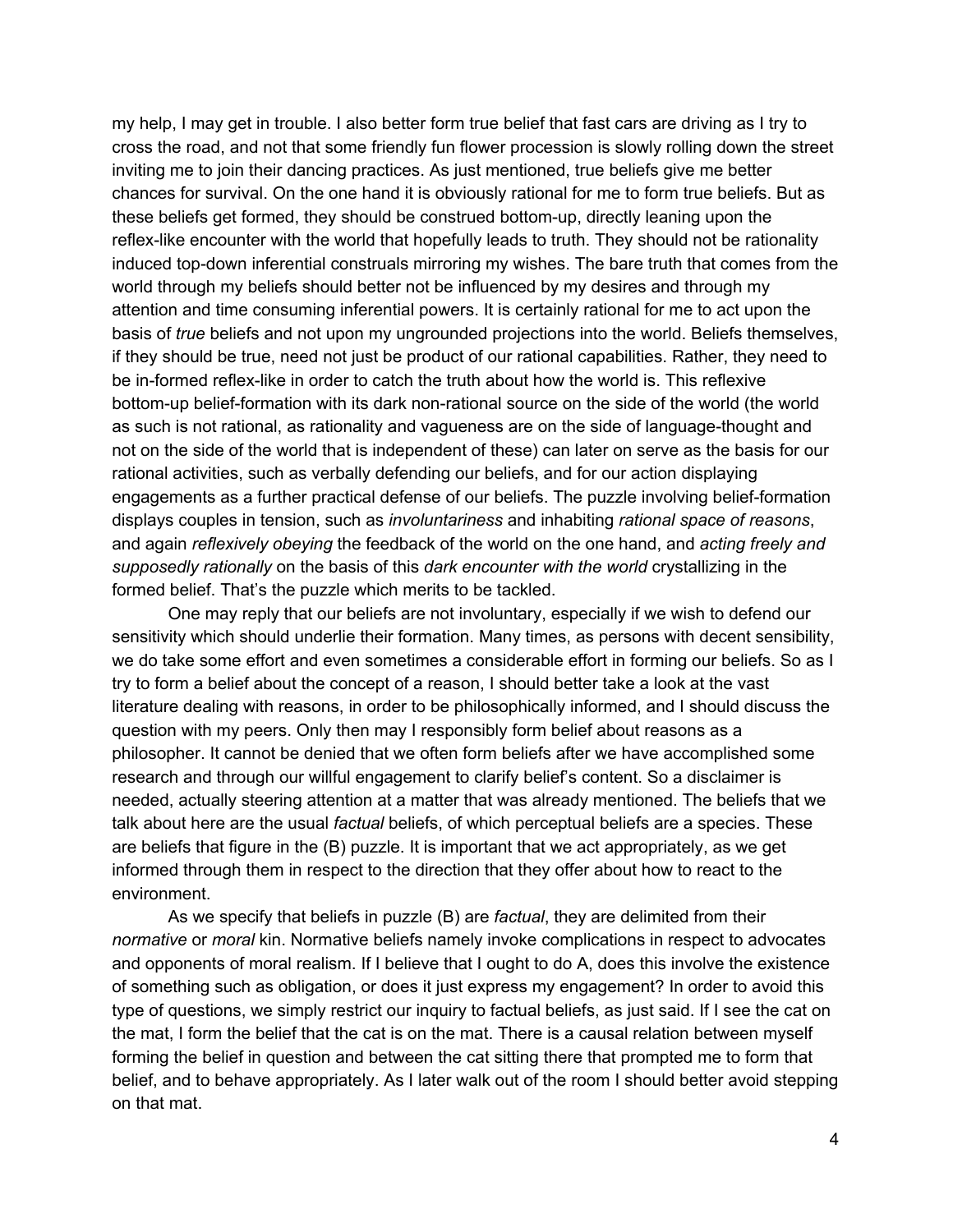Further, some maintain that belief-formation on occasion can be voluntary, an exercise of the "will to believe" and others deny this. We stay neutral in this respect and just affirm that we deal with episodes of *involuntary* belief-formation. This allows us to have a clearly delineated tension between involuntary, out of our hands sources of belief-formation, and between the voluntary and rational engagement of ours in being disposed to act and acting on the basis of our entertained beliefs. Anyway, as we talk about factual beliefs, we also deal with perhaps the simplest cases of belief-formation, such as the ones of perceptual provenience. And it may be an appropriate guiding indication to start with simple cases, only later becoming attentive upon the more complex ones.

The challenge which is proposed by belief puzzle (B) is tension between *involuntary* sources of belief-formation and between *voluntary* agency on the basis of belief once as this one is formed. Obviously *some* relation to *agency* is involved in both of these cases. In episodes of my factual beliefformation the agency is *not* on my side, but on that of the outside world that prompts them. The agency which may lead me towards my engagement into action on the basis of my belief once that one is formed however, is *voluntary* -- at least it is phenomenologically experienced like that -- and it sometimes happens following my explicit deliberation, although more often the direction of my agency is informed by illumination coming from reasons that beliefs provide in the circumstances at hand.

Is this a kind of predicament concerning our rationality, which is destined to try its best although it is forthcoming from sources that do and need not involve any rationality, but perhaps something such as causal processes?

It may be asked whether (B) is a puzzle indeed, or whether we have to do with some other phenomenon here, such as *paradox*. What is the difference between the two? Let us take a brief look at two known paradoxes, Liar and Sorites. In the case of Liar, Epimenides puts himself in a paradoxical situation. He is the inhabitant of a certain island, and he expresses opinion about all of inhabitants living on that island being liars. Given that he himself is an inhabitant of that island, he finds himself in the situation of being as it seems both included and excluded from the lying inhabitants community. If all of them are liars he belongs into that set. Falling a judgment about them however he somehow exempts himself from the bunch. Being both included and excluded in a set, Epimenides finds himself in a paradoxical or what seems to be contradictory position. Paradox seems to breach the law of noncontradiction. Does Epimenides speak the truth? Given his curious paradoxical situation, you just cannot really tell. Take now Sorites, a paradox involving vagueness. The tension here comes from the fact that you can apply two views about a given predicate to the Sorites sequence, such as being bold or again being rich. According to the individualistic take on the Sorites sequence, the existence of a boundary is denied: each successor in the series is supposed to have the same truth value as his predecessor. Whereas according to the collectivistic view of the sequence, there seems to be a boundary somewhere: you clearly see that there are bold men at the one side and that there are the ones with abundant hair on the other side as you take a look at their row. Again, we face a tension and thereby a kind of contradiction, which gives us an impression that we have to do with a paradox. If we now ask whether (B) involves a contradiction, and so whether it happens to be a paradox, one can say that involuntary and voluntary sides of belief succeed in quite different environments, the first one having to do with belief-formation and the second one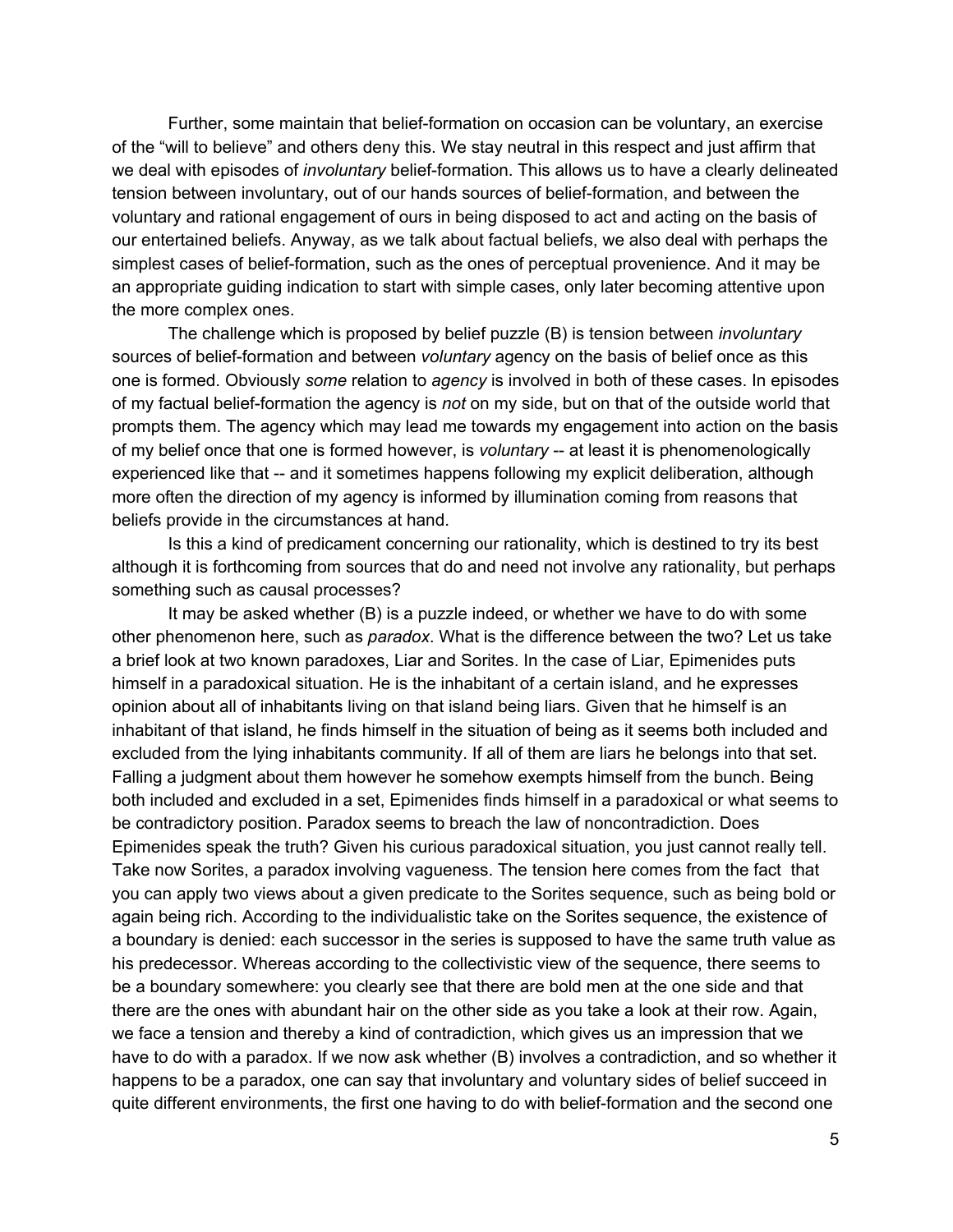with entertaining belief in a view of that one being a reason for possible action. There is a puzzling *tension* here between these two roles, but no outright contradictory feeling of facing a malign kind of contradiction. One is rather in front of a *puzzle*. Paradox may have several solutions, whereas puzzle that you encounter has normally just one that is appropriate. Facing puzzle you encounter an arrangement where at the first time you cannot tell the solution. But once as you intuit the needed pattern through your insightfull activity, you have got it. "Knock knock, who's there?"

## **The Broad Reach of Belief Puzzle**

At a first glance belief puzzle presents itself as a kind of curiosity, without a broader reach or teaching being involved into it. But a closer encounter with its nature shows otherwise. As we have indicated there is a tension in belief between (i) *belief-formation* and between (ii) *belief entertaining* in view of providing possible reasons for action. The difference between these is that the first one happens in the *space of causes*, and the second one in the *space of reasons*, if we use the distinction introduced by Wilfrid Sellars. Belief-formation may be considered as alien to the causal realm at the first sight -- for beliefs are psychological and so they seem exclusively reasons related. This is true about belief *entertaining*. But notice that as far as belief*formation* goes -- and this is the first point -- we are talking about factual beliefs, such as the already mentioned beliefs forthcoming as the upshot of perceptual experiences. If I form belief about the cat as based upon my observing cat walking in my garden, this happens on the basis of my causal encounter with it. It may be said that even granted this, there has to be psychological impact of my *categorization* ability which allowed me to form belief about the cat. So perceptual belief cannot really depend predominantly upon causal relations. Notice again however that the impact of perceptual categorization is causal in the sense that it succeeds without that our will or deliberation would be decisively involved into it. Seeing the cat, I immediately get the information that it is a cat indeed. So there is no deliberation, and certainly no lengthy deliberation basically involved here. My formerly accumulated knowledge about matters in the world allows me to categorize the item as a cat. The triggered category involving dispositions shed their light upon the scene. It may have been that as I encountered the cat for the first time I waited for a while and deliberated, considering this new hypothesis. But the accumulated dispositional knowledge that I just used in the situation at hand was active in what may be specified as causal direct reflex-like manner. Background knowledge that helps me categorize a certain content, and thereby form belief figuring that content, exercises its effectivity causally, without deliberation for most of cases. In this *causal* manner it *chromatically illuminates* the encountered scene, categorizing items in it. The dispositionally accumulated holistic background knowledge, everything that one knows, is *morphological content*. It is not occurrent content, but content that is there waiting in the weights of the system, if one may use connectionist way of talking. Being of *dispositional* nature, the categorizing process in perceptual situations behaves *reflex-like*, and this means in *causal* manner as far as the nature of the mental allows for it. In Quine's terminology, we deal with standing and not with occurrent beliefs. The just mentioned beliefs are lurking in the *morphological content* cognitive background, and they exercise their *causal* impact upon the encountered situation. Notice that this way of complying to constraints proper to the space of causes is what determined the third person point of view approach in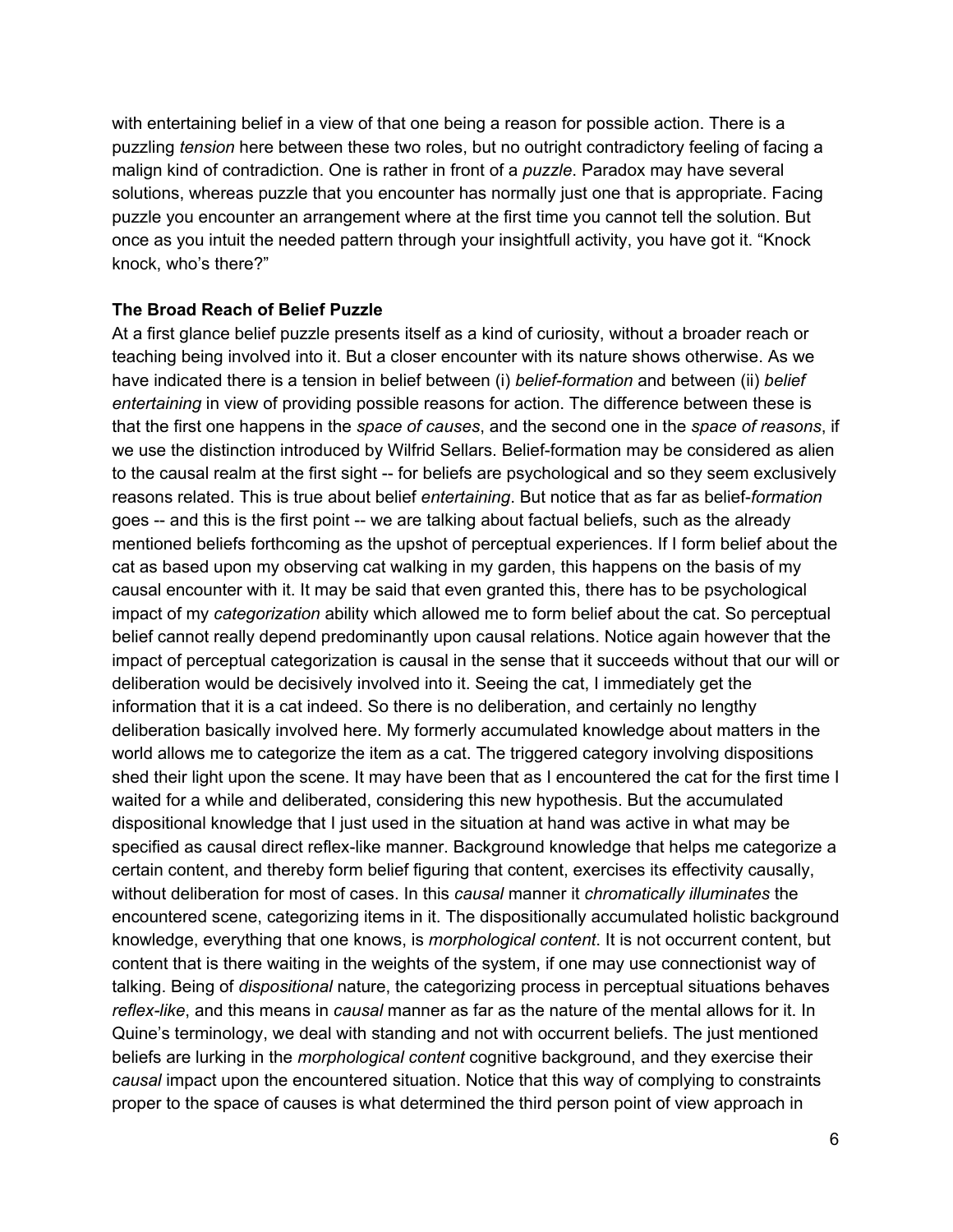analytic philosophy as it followed behaviorist tradition. The causal impact of morphological content is in value for belief*formation*. There are no reasons really involved here, one basically just registers the information. But one can *entertain* one's belief, and this is where *reason* for possible action may come from. This is now the *occurrent* belief which displays disposition for one's action. There is difference here in respect to the standing belief which one deals with in belief*formation*.

The belief related *puzzle* figuring involuntary belief-formation happening in the space of causes on the one side, and a possible action directed belief entertaining in the space of reasons on the other side may be compared to a predominant tension in practicing philosophical inquiry as we nowadays know it. Opposing philosophical orientations in the twentieth century pushed this tension in direction of *incompatible* or malign *contradiction*. Before this such tension existed in compatibilist form, providing a productive basis for philosophical enterprise through the inclusive disjunction approach. Sellars opposition is useful for distinguishing two directions in which philosophy gets practiced. What is known as analytical tradition in the twentieth century philosophy embraced space of causes as its predominant environment. Vienna circle endorsed scientific approach in philosophy where the aim was to analyze concepts and then to ground the outcome in an empiricist verifiable manner, following therewith a broadly construed methodology of science. Ultimate foundations were empirical data with the intention to systematize them in scientific theory. As Carnap's disciple Quine insisted, the way to go is from empirical data gathered at the sensory surfaces up to the realm of scientific theories. Causally secured environment has its advantage with this approach. On the other hand, there is the so called continental approach in philosophy which predominantly built upon the space of reasons, so that a main characteristics is finding a proper *style*, possibly in a *poetic* realm, this being combined with deep ontology. Style and poetry are manners of putting reasons into one's narrative itinerary. Whereas deep ontology such as proposed by Heidegger, does not happen in causal realm but rather in reasons involving epistemic and practical environment. Notice that Heidegger proposed a practical and engaged view of intentionality, so that causal impact with its preparatory analytic seriousness gets dismissed. Style goes along with *writing* experience. Everything is supposed to make sense; the meaning is forthcoming through individual reasons, and is opposed to analytic rigor. This is a very quick introduction to the situation that philosophy took in the twentieth century, with its opposition between analytic and continental ways to proceed. If we now use the space of causes inspired belief-formation and the space of reasons inspired belief entertaining in view of possible action, we see that the two mentioned directions come as opposed in analytic and continental traditions. The first one concentrates upon the third person point of view, and the second one upon the first person point of view. The main questionable matter in this opposition is that it made divergent whatever by its nature perhaps does not need to be treated in an exclusivist manner. Before the split of these ways to proceed, there existed an *inclusive* way of practicing philosophy. Brentano as a precursor of what followed<sup>5</sup> endorsed both scientific and thus causally inspired approach in philosophy, together

<sup>5</sup> Horgan, Potrč and Tienson eds 2002. Brentanian tradition involved both scientific and experimental psychology: whereas Brentano had a plan to establish experimental psychological laboratory, Meinong indeed succeeded to form the first one in Austria, where Benussi as the beginner of the Italian experimental psychology started his career. Simultaneously, Brentano and his followers had an interest in consciousness,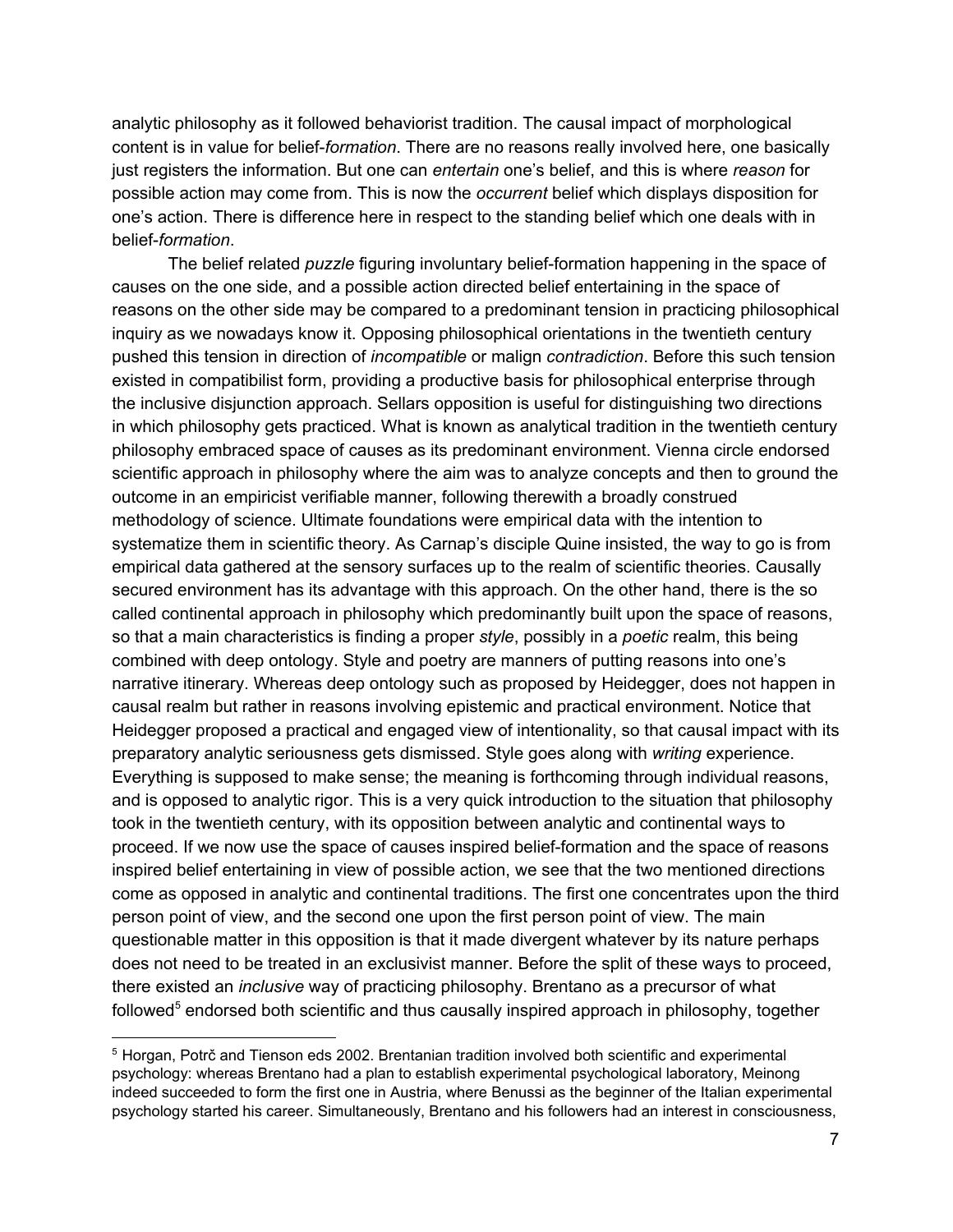with reasons embracing investigation of conscious experiences. He had an interest in psychology as empirical science, which is a causally supported matter. But he as well bought first person point of view consciousness and intentionality style inspired approach. Mach as *precursor* of Vienna circle was both physicist and the one who introduced zero-point perspective. Russell proposed his theory of descriptions as refusal of Meinong's manner to treat existence, so there existed an interaction between what may nowadays be taken as opposed approaches. During most of the twentieth century people subscribed to exclusivist ways to go, so that analytic philosophy space of causes enterprise was separated from the style involving continental space of reasons philosophy. Separatism and exclusivity brought both of approaches over the edge. But as just stated the two strands appeared in *inclusivist* form before their split. And there is their coming together in the current post-analytic philosophy, where analytic causally inspired themes are combined with reasons, phenomenology and consciousness involving first person perspective. This may be taken as broader background figuring what supports belief-formation causally based and belief entertainment reasons inspired difference. Our take on this is *compatibilist*, along the rails of *inclusive disjunction* strategy. This is the pattern with the promise of solving belief puzzle. Seen from this angle, belief is one single phenomenon which proceeds in phases. First it has to be formed, which succeeds in the space of causes. But once as it is there already it exercises its impact in the space of reasons. Belief is treated as something that we ourselves are committed to, and not as something that succeeds in causal realm. Although belief-formation took place in precisely such an environment.

The broad opposition between causal and reasonish side that belief puzzle makes us think about may be illustrated further. System I is a direct reflex-like psychological mechanism that may be described in causal manner. Whereas the higher cognition and deliberation involving System II operates in the space of reasons. The first one is close to the space of causes along with belief-formation, whereas for the second one beliefs are entertained as possible reasons for action, thus operating in a normative and agency directed environment.

Another illustration comes from my review of the divergence between theory of descriptions as the model of high church analytic philosophy and between the communication-intention approach to the same problem. The analytic strand tries to causally ground referential relation, whereas communication-intention approach gets inspired by the space of reasons, so that performative effect of the referring act comes with agentive inspiration. Compatibilist way to go reconciles them both.

Let me summarize the broader background of causal and reasonish trends involved into belief puzzle. Analytic and continental philosophical traditions come as opposed. But we now live in post-analytic period of time, with some paths coming together, which is fortunate given that before their split the environment involved common roots. Poli and Albertazzi repeatedly stressed that the future of philosophy lies in the middle-european empiricist psychology, consciousness and intentionality involving tradition. The separatist approach has it otherwise. Quine proposed epistemology naturalized and provided value of a bound variable as the criterion for being, for what it means to be. Heidegger on the other hand conceived being as the

intentionality and other favored themes of contemporary continental philosophy. There was substantial interaction between Meinong and Russell; in fact the later's theory of definite descriptions was an answer to the theory of Meinongian objects.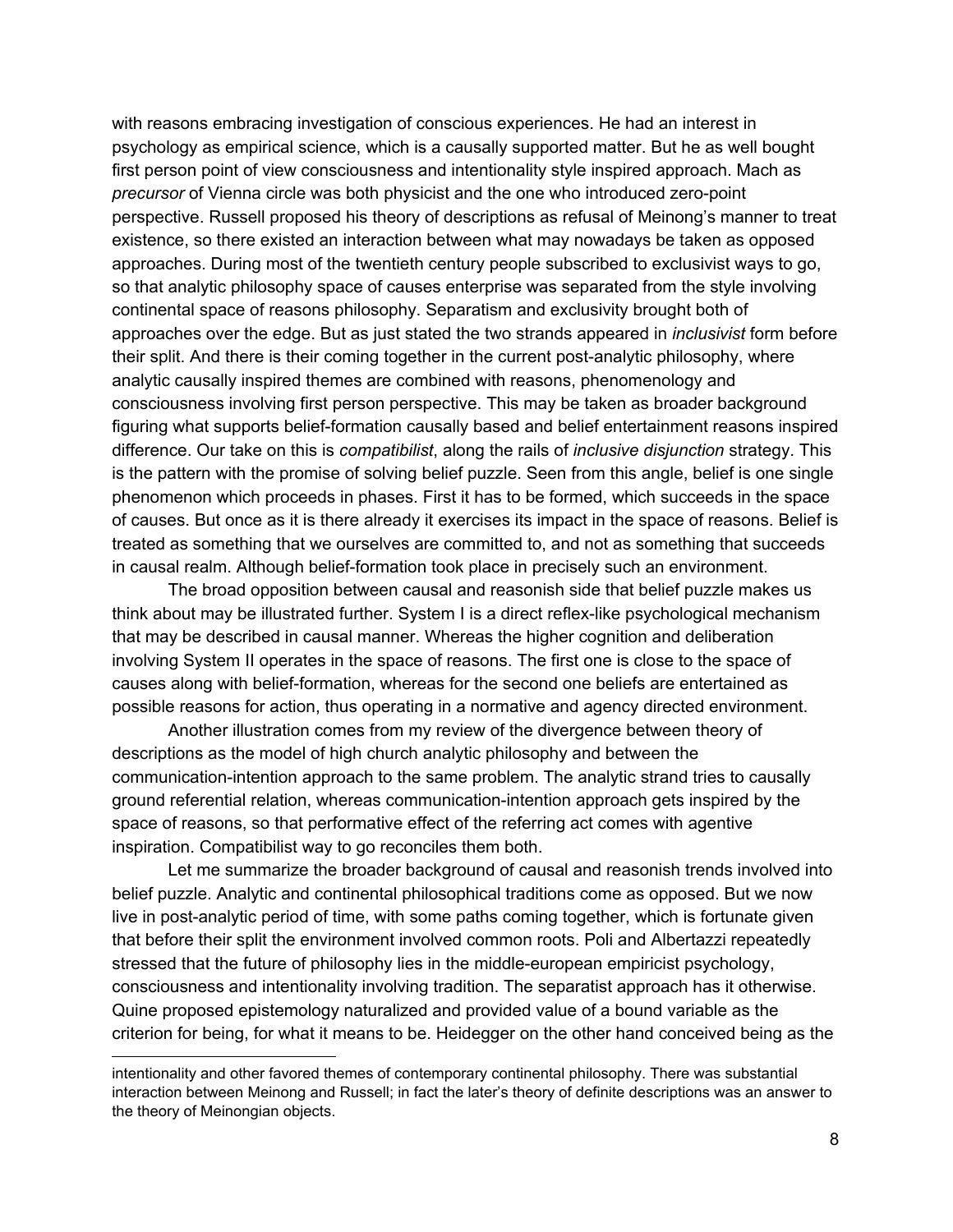peak of the deep ontology. There is huge divergence of style between analytic and continental traditions, the first embracing scientific and the second deeply substantial and sometimes action involved orientation. This is just to illustrate that belief-formation with its directedness towards the objectivity of the world and towards truth is in vicinity of *causal*, basically scientific approach. Whereas entertaining of belief that can serve as a reason for possible action is closer to normative and existential decisions having to do with rational choice.

### **Phenomenology**

Belief puzzle (B) combines two strands that we take to form sides of a single phenomenon, the phenomenon of belief. This we propose from the *compatibilist inclusive disjunction* perspective, according to which causal and reason-ish realm do not exclude each other, but offer mutual support. This does not promise to improve our belief related practices, but hopefully to shed some explanatory light upon them.

We will address belief puzzle (B) through *phenomenological experience*. If something happens involuntarily, or again is pursued in a voluntary manner, one experiences it in some way in either of these cases. There is phenomenological experience that is characteristic for belief entertainment, which is easy to understand. But on the other hand there is as well phenomenological experience that goes along with beliefformation, as we began to sketch it.

What is phenomenology? One may distinguish between broader and narrower characteristics: *"*(1) the grammar and logic of moral thought and discourse; (2) people's 'critical practices' regarding moral thought and discourse (e.g., the assumption that genuine moral disagreements are possible), and (3) the what-it-is-like features of concrete moral experiences" (Horgan and Timmons 2005: 57). We concentrate upon the last of these characteristics while dealing with the voluntariness or involuntariness and with agency. We look at what *seems* to be the case to the one who is engaged into belief-formation and into deliberating a possible action on the basis of belief once this one gets formed. How does one qualitatively experience beliefformation? And how does one experience one's possible or actual acting upon the basis of one's beliefs?

Puzzle (B) already talks about phenomenological experience of beliefs once as one possesses them. One treats them as one's own property, as one's intellectual, rational property. This is the qualitative feeling about the beliefs that one has, supporting one's possible agentive engagement upon this basis. But how does one phenomenologically experience episodes of belief-formation? And, does one experience the clash between these? The preliminary answer may be that there is no such experience. The puzzle (B) is thus not experienced but rather just approached from our side in an objective third person point of view manner. People usually do not feel tension as they act on the basis of beliefs they entertain, being compelled to do so. But phenomenological experience becomes important in evaluation of involuntariness and voluntary agency involved into belief-formation and in the practical pursuit of their direction.

Belief-formation happens in the space of causes, as we have already indicated, both in respect to the causal relation in which one stands, triggering one's perceptual belief that we take as our simple example of factual belief, and also in respect to reflex-like and immediate causal effectivity of categorizing impact in respect to the items recognized in the encountered scene. Belief-formation matters are of course psychological, given that belief is a psychological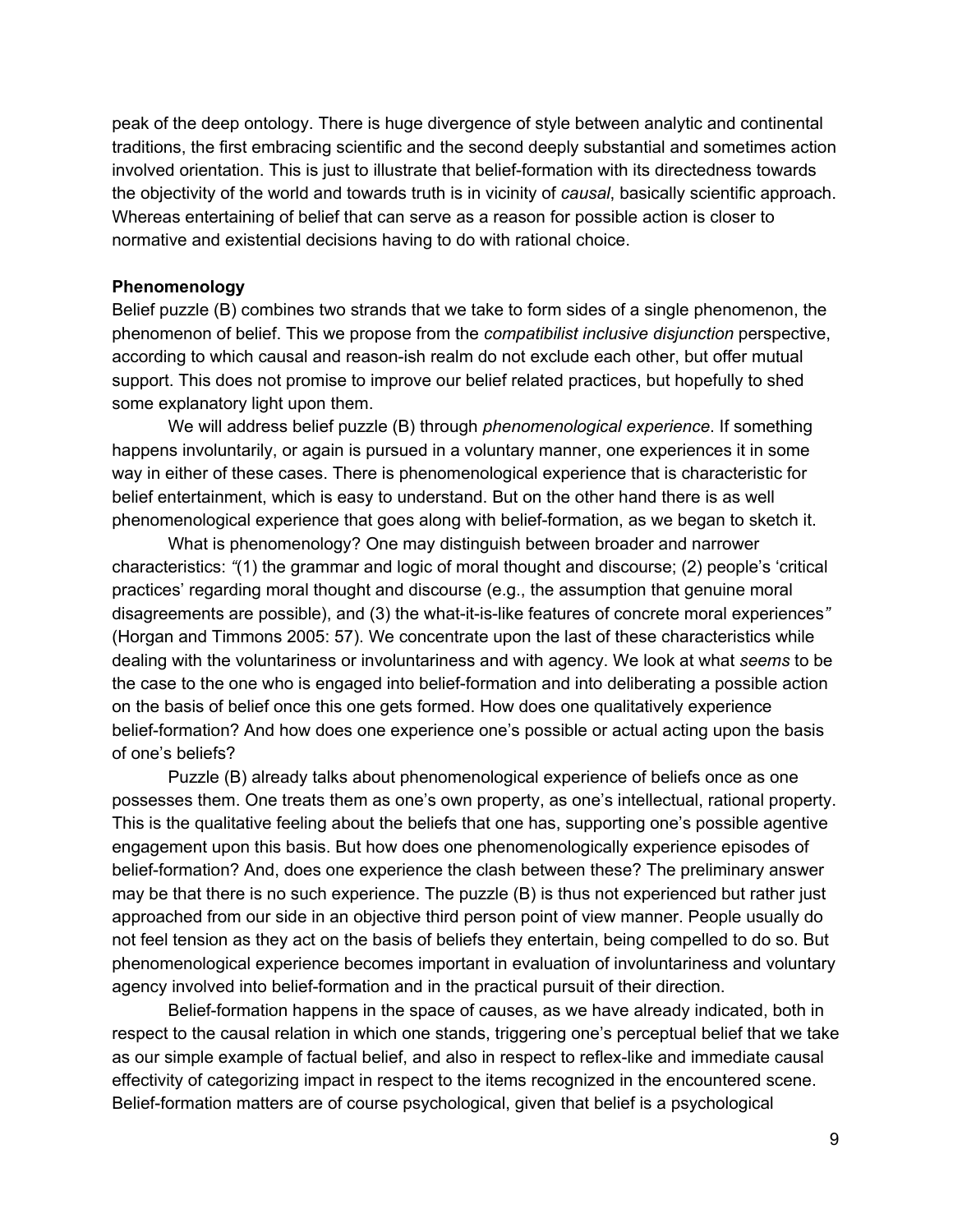category. But beliefformation is causal in both encounter with items in the world, and in dispositional response of the background holistic beliefs. These dispositional categorization capabilities react in a causal-like sensation response manner in their encounter with the perceived scene. Standing beliefs that are there in the morphological content react *as if* they would be kind of *causal reasons*. This seems to be a contradiction, unless we embrace a compatibilist inclusive disjunction methodology. In beliefformation *standing* dispositional beliefs *chromatically illuminate* the encountered scene, acting thus as *reasons* to categorize items, but in a causal manner.

In our formulation of puzzle (B) we have linked *belief entertaining* to the space of reasons, saying that beliefs are "phenomenologically experienced as inhabiting one's rational space of reasons". In fact, we have provided belief *entertaining* in direction of a possible reason for action as being so phenomenologically experienced. We have now seen as well that belief-formation, even as it happens in the space of causes, has an important impact upon phenomenological experience, if nothing else through the causally forthcoming categorization in form of *chromatic illumination*. Categories provide reflex-like and causally acting quasi-reasons in belief-formation. Phenomenological approach clearly fits to belief *entertaining*, but it also matches some important inclines in belief*formation*. A compatibilist and not anymore exclusivist way to go now comes with it.

### **References**

Albertazzi, Lilliana. Phenomenologists and Analytics: A Question of Psychophysics? In Horgan Terry, Tienson John and Potrč Matjaž, eds. 2002: 27-48.

Brentano, Franz. 1995. *Descriptive Psychology*. London: Routledge.

Carnap, R. 1967. *The Logical Structure of the World*. London: Routledge.

Chomsky, Noam. 1986. *Knowledge of Language*, *Its Nature, Origin and Use*. Praeger.

Heidegger Martin. 1962. *Being and Time*. San Francisco: Harper and Row.

Horgan Terry, Potrč Matjaž, Strahovnik Vojko and Timmons Mark. Forthcoming. Epistemic Quasi-Agency in the Space of Reasons.

Horgan Terry, Tienson John and Potrč Matjaž, eds. 2002. *Origins: The Common Sources of the Analytic and Phenomenological Traditions*. Spindel Conference 2001. *The Southern Journal of Philosophy*. Volume XL, Supplement.

Horgan Terry and Timmons Mark. 2005. Moral Phenomenology and Moral Theory. *Philosophical Issues, 15, Normativity: 56-77.* 

Mach Ernst. 1926. *Erkenntnis und Irrtum. Skizzen zur Psychologie der Forschung*. Leipzig.

Meinong, Alexius. 196878. *Gesamtausgabe*. Graz: Akad. Druck und Verlaganstalt.